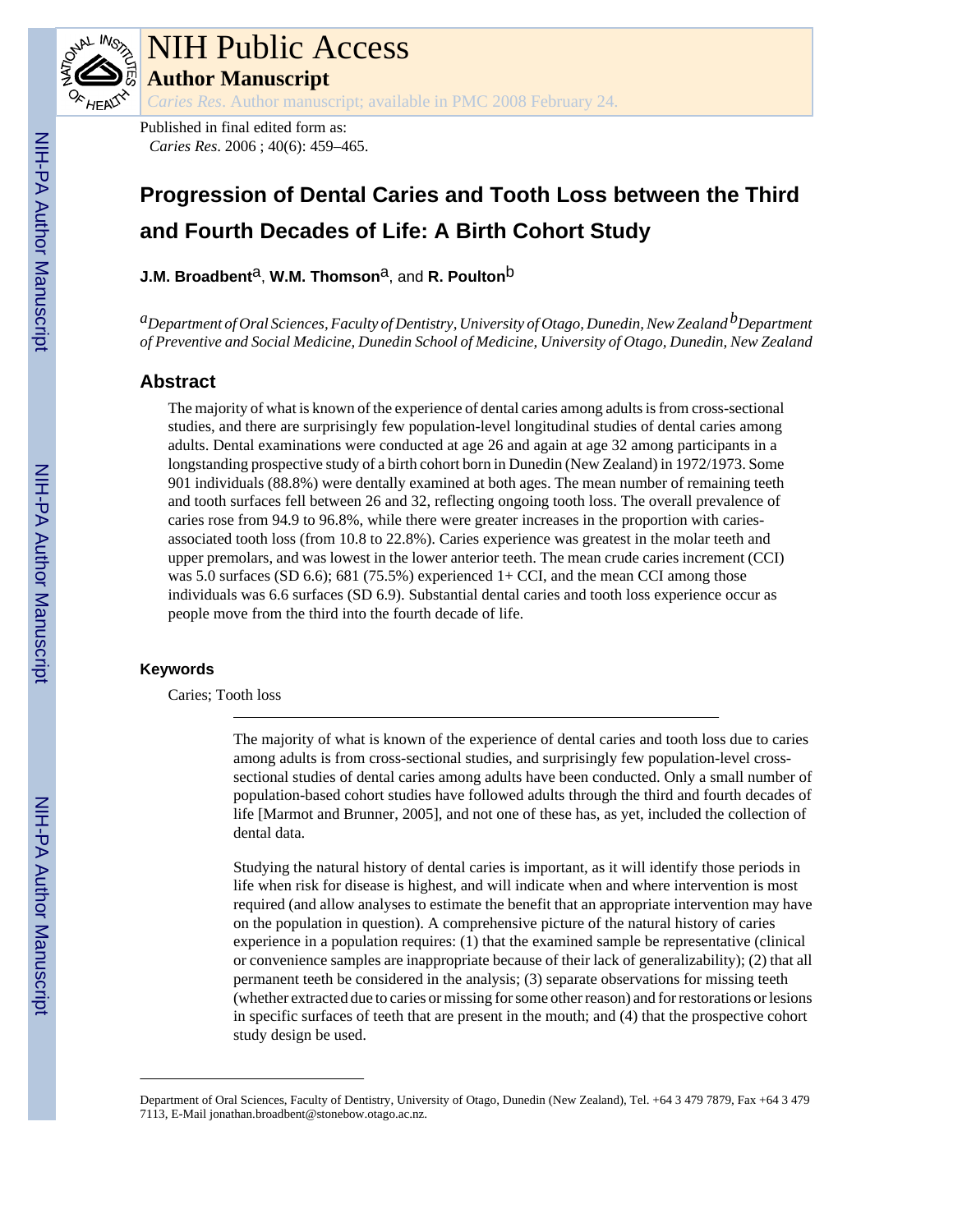Over recent years, several longitudinal studies of dental caries have been undertaken among older people [Chalmers et al., 2002a, b, 2005; Gilbert et al., 1999, 2001; Guivante-Nabet et al., 1999; Hamasha et al., 2005; Paulander et al., 2004; Thomson et al., 2002; Warren et al., 2002] and among children [Grindefjord et al., 1995, 1996; Karjalainen et al., 2001; Rodrigues and Sheiham, 2000; Thibodeau and O'Sullivan, 1999; Wendt et al., 1996, 1999]. However, there is a lack of sound published longitudinal data on adults in the middle years of life. Perhaps the closest has been a 10-year longitudinal study of a convenience sample of 587 persons aged 20–80 (440 followed up) from the People's Republic of China. In that study, 100 individuals aged 20–29 were examined at baseline (in 1984) and 78 were reexamined 10 years later; a further 100 individuals aged 30–39 were examined at baseline and 94 were reexamined at the 10-year follow-up. Only tooth-level DMFT (decayed, missing and filled teeth) data were reported. Among those aged 20–29 at baseline, the mean DMFT rose from 4.3 (SD 3.0) to 6.5 (SD 4.5) 10 years later. Among those aged 30–39 at baseline, the mean DMFT rose from 7.6 (SD 5.6) to 11.3 (SD 7.4) at follow-up [Luan et al., 2000]. It is difficult to generalize the findings of this study, however, as it used a convenience sample from a rural village in the People's Republic of China with little access to dental care, and the reported DMFT scores were aggregated for 10-year age groups with a 10-year follow-up.

There has also been a small 3-year radiographic study of caries experience in interproximal surfaces in 23-year-olds ( $n = 69$ ) [Poorterman et al., 2003a; and a 6-year study in 17-year-olds: Poorterman et al., 2003b]; however, this was a radiographic study only (based on interproximal surfaces), and used a small convenience sample; thus, it is difficult to generalize from its findings.

It has been reported that it is difficult to draw comparisons between longitudinal and crosssectional studies of dental caries experience; differing results may be obtained when crosssectional and longitudinal analyses are applied to the same (longitudinal) data [Swedberg et al., 1997]. At any rate, estimates of caries experience and tooth loss from surveys have found that substantial caries experience has already occurred by the middle years of life, although its severity and extent appear to be decreasing in recent years. The US NHANES I (1971–1974) study reported a mean of 42.1 decayed, missing and filled surfaces (DMFS) in those aged 26– 35 years, while the NHANES III (1988–1994) study reported a mean of just 25.7 DMFS in that age group [Brown et al., 2002]. Similar estimates were reported from NHANES III, Phase 1 (1988–1991), with a mean DMFS of 23.6 surfaces among dentate adults aged 25–34 years. A more recent cross-sectional study (November 2002 to March 2003) reported a mean DMFS of 9.6 (95% CI 7.6, 11.6) among 116 Australian Army recruits aged between 26 and 30 [Hopcraft and Morgan, 2005]; however, estimates from this group are unlikely to be generalizable to the general population, as healthy, fit males are overrepresented in such a sample.

As can be seen from these studies, there is a paucity of recent information on dental caries and tooth loss experience among populations of adults in their twenties and thirties, and almost none on changes in disease experience among the same individuals over time. Accordingly, the aim of the current study is to describe in detail the natural history of dental caries and cariesrelated tooth loss in a population of young adults as they enter their middle years of life.

## **Methods**

The Dunedin Multidisciplinary Health and Development Study (DMHDS) is a longitudinal study of a birth cohort of children who were born at the Queen Mary Hospital, Dunedin, New Zealand between April 1, 1972 and March 31, 1973 [Silva and Stanton, 1996]. Perinatal data were obtained and the sample for the longitudinal study was defined at age 3 years. This initially comprised 1,037 children assessed within 1 month of their third birthdays and again at ages 5,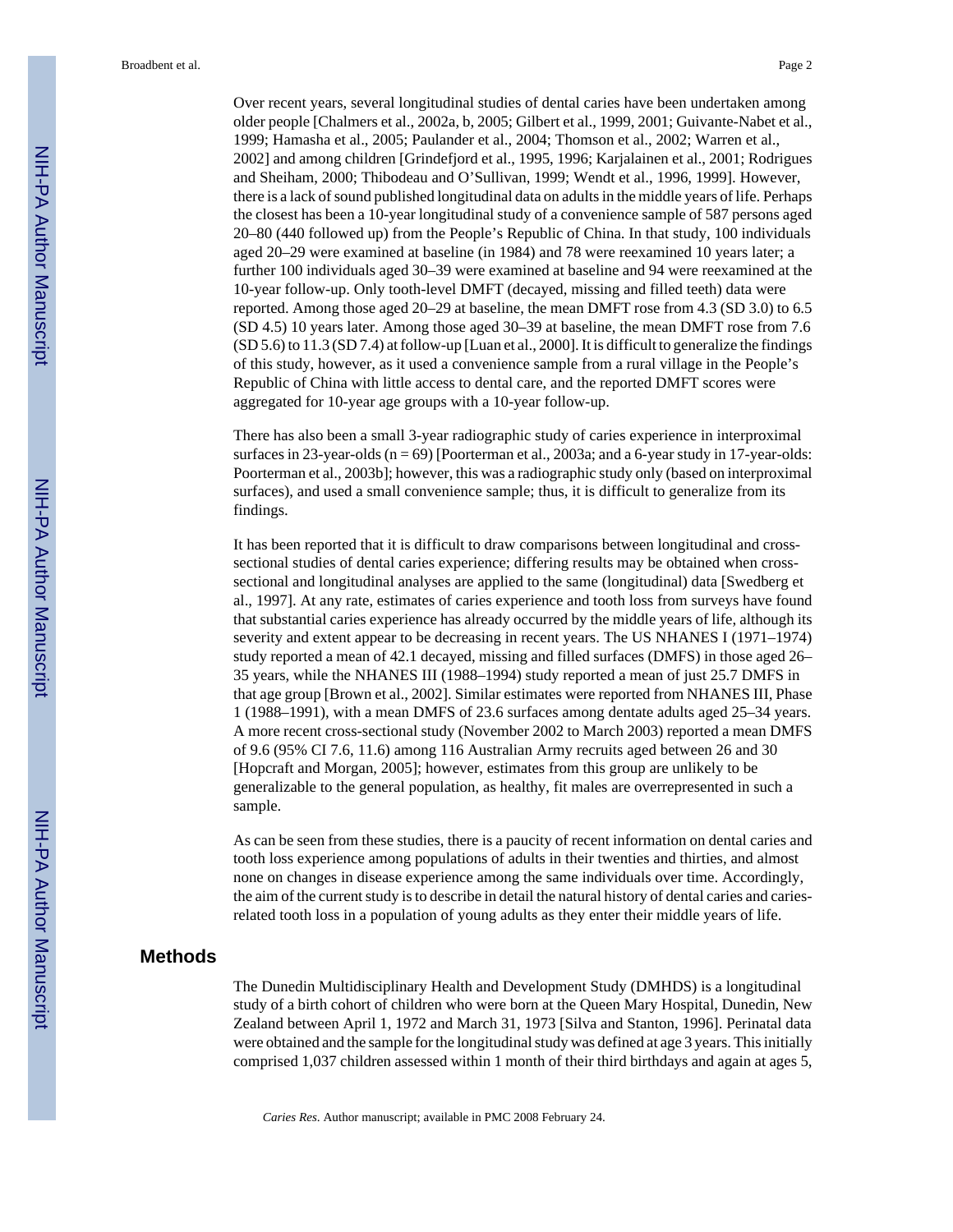7, 9, 11, 13, 15, 18, 21, 26 and, most recently, at 32 (with a dental examination also conducted at age 12). Barriers to study members' participation were minimized by the unit assuming the costs of participation (such as travel, lost wages, child care). Over 90% of the cohort selfidentify as being of New Zealand European origin.

The various assessments (e.g. oral health, mental health, cardiovascular health) are presented as standardized modules in counterbalanced order, and each is conducted by a different examiner who is kept blind to all study data. The Otago Research Ethics Committee granted ethics approval for each assessment phase. Study members gave informed consent before participating.

#### **Measurement of Dental Caries Experience**

Sound archival longitudinal series dental clinical examination data (at the surface level) are available from previous phases of the study, with the exceptions of ages 7, 11, 13, and 21 (when dental data were not collected). The current analysis used data from the dental examinations conducted at ages 26 and 32. Dental examinations for caries and missing teeth at age 26 were conducted using calibrated dental examiners. Teeth were examined for caries and restorations, with four surfaces being considered for anterior teeth (canines and incisors): buccal, lingual, distal, and mesial; a fifth surface, occlusal, was included for posterior teeth (premolars and molars). Diagnosis of caries was visual and made with the aid of a dental mouth mirror. Teeth were not dried prior to examination, sickle probes were used to remove plaque only, and radiographs were not taken. Where a surface could not be visualized by the examiner (due to excessive calculus or being covered by gingival tissue) the surface was excluded from the examination and later analyses.

An estimate of accumulated tooth loss due to caries was obtained by observing the presence or absence of each tooth at age 26, and ascertaining the reason for its absence at that age by asking the study member at the time of the examination. In this study, only those teeth which had been lost because of caries were included in the analysis, and only teeth which had been lost because of caries are included in estimations of tooth loss due to caries and in the 'M' component of DMF scores. Third molar teeth were included in the analyses, as were crowned surfaces.

At age 32, dental examinations for caries and missing teeth were conducted by two calibrated examiners who examined approximately 50% of the dentally assessed study members each. Before examination of each study member, forms were adjusted to account for teeth that had been missing at the age 26 assessments. Protocols for the age 32 dental examinations mirrored those used at age 26. Replicate dental examinations were not possible during the assessments because of time constraints (due to the busy assessment day undergone by study members). However, protocols were followed strictly, and replicate examinations were conducted on a separate sample of 16 adults on four occasions during the Dunedin Study's age 32 data collection phase for assessment of examiner reliability. The intraclass correlation coefficient for intraexaminer reliability was 0.99 for both examiners and was also 0.99 for interexaminer reliability.

#### **Data Analysis**

Surface level dental examination data were used to compute DFS,  $DM<sub>3b</sub>FS$ , and  $DM<sub>5</sub>FS$ (generally accepted DMFS), and counts were also made of missing teeth (and whether these were missing due to caries or another reason). The  $DM<sub>3b</sub>FS$  measure was described recently [Broadbent and Thomson, 2005], and involves assigning a minimum of three surfaces as being carious for an extracted tooth. Where more than three surfaces (four or five) are known to have been carious at the most recent assessment prior to the extraction of the tooth, this number of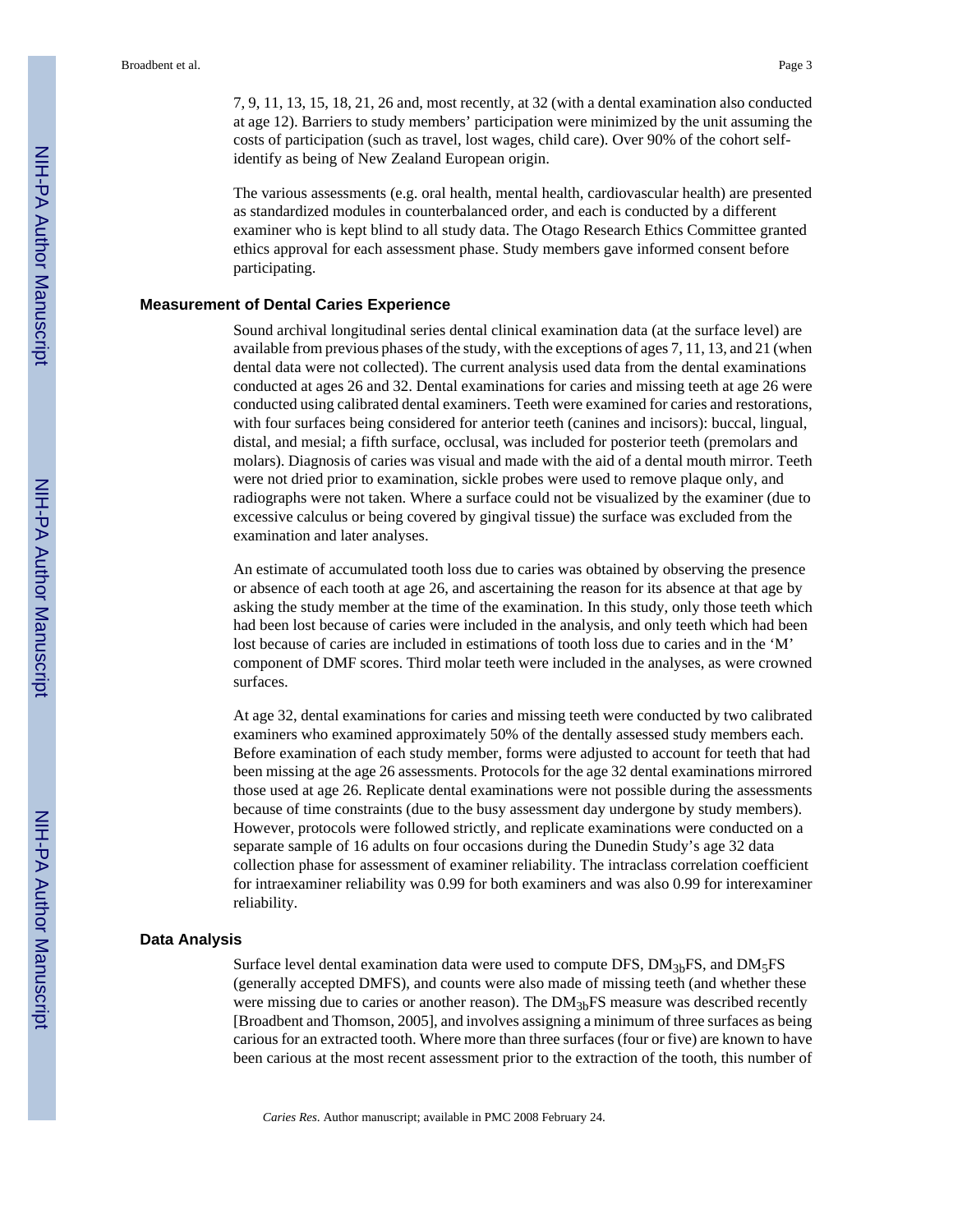surfaces is assigned as having been carious instead. Scores for teeth that were missing due to caries from age 26 were adjusted by their surface status at age 18, while teeth that were missing due to caries only at age 32 were adjusted by their surface status from age 26 [Broadbent and Thomson, 2005].

Crude caries increment (CCI) and net caries increment (NCI) were calculated. The CCI is a method of identifying the caries experience that occurs between two assessments, and involves comparing the baseline and follow-up status of each surface (on a surface-by-surface basis) in order to arrive at an estimate of the person-level disease increment. The NCI is a common method used to compensate for the effect of 'examiner' and 'true' caries 'reversals' upon DMFS scores. At the individual level, the number of reversals (negative increments) is subtracted from the number of positive caries increments to give the NCI [Beck et al., 1995; Broadbent and Thomson, 2005].



Data were analyzed using the SPSS version 13.0.1. As this study is purely descriptive of caries and tooth loss experience between age 26 and 32, statistical tests were not performed.

## **Results**

At age 26, 1,019 (98.3%) of the 1,037 original study members were alive, and 980 (96% of the surviving cohort) participated in the age 26 assessments. At age 32, 1,015 of the study members were alive, and 972 (96% of the surviving cohort) were assessed. Dental examination data from both ages 26 and 32 were available for 901 study members (note that this figure excludes two completely edentulous study members). Approximately equal numbers of males and females were examined at both age 26 and 32 (table 1).

The mean number of teeth present in study members' mouths at age 26 was 28.6 (SD 2.2), and this number had dropped to 28.0 (SD 2.6) by age 32. Correspondingly, the number of tooth surfaces present fell from a mean of 131.4 (SD 11.0) at age 26 to 128.7 (SD 12.7) at age 32. The mean number of sites that were not visible on examination (due to being covered by calculus or excessive gingival tissue) also fell from a mean 1.8 (3.6) at age 26 to a mean 0.9 (2.4) at age 32. The prevalence of caries rose from 94.9% ( $n = 855$ ) at age 26 to 96.8% ( $n =$ 872) by age 32. At age 26, 571 study members (63.4%) had one or more decayed surfaces present. By age 32, only 470 study members (52.2%) had one or more decayed surfaces present. Between the ages of 26 and 32, the mean decayed surfaces remained about the same, while the mean filled surfaces increased (table 2).

The number of individuals who had lost one or more teeth due to caries increased from 97 to 205 (10.8 to 22.8%) between ages 26 and 32, and 159 individuals (17.6%) experienced a new caries-related tooth loss event during that period. The mean number of teeth lost due to caries almost trebled between ages 26 and 32, from 0.20 teeth (SD 0.71) at 26 to 0.58 teeth (SD 1.57) by age 32, comprising a mean increase of 0.38 teeth (table 3). Most tooth loss experience due to caries was in the posterior teeth, particularly the first and second molar teeth (fig. 1). Tooth loss for reasons other than caries (including extractions of third molars and orthodontic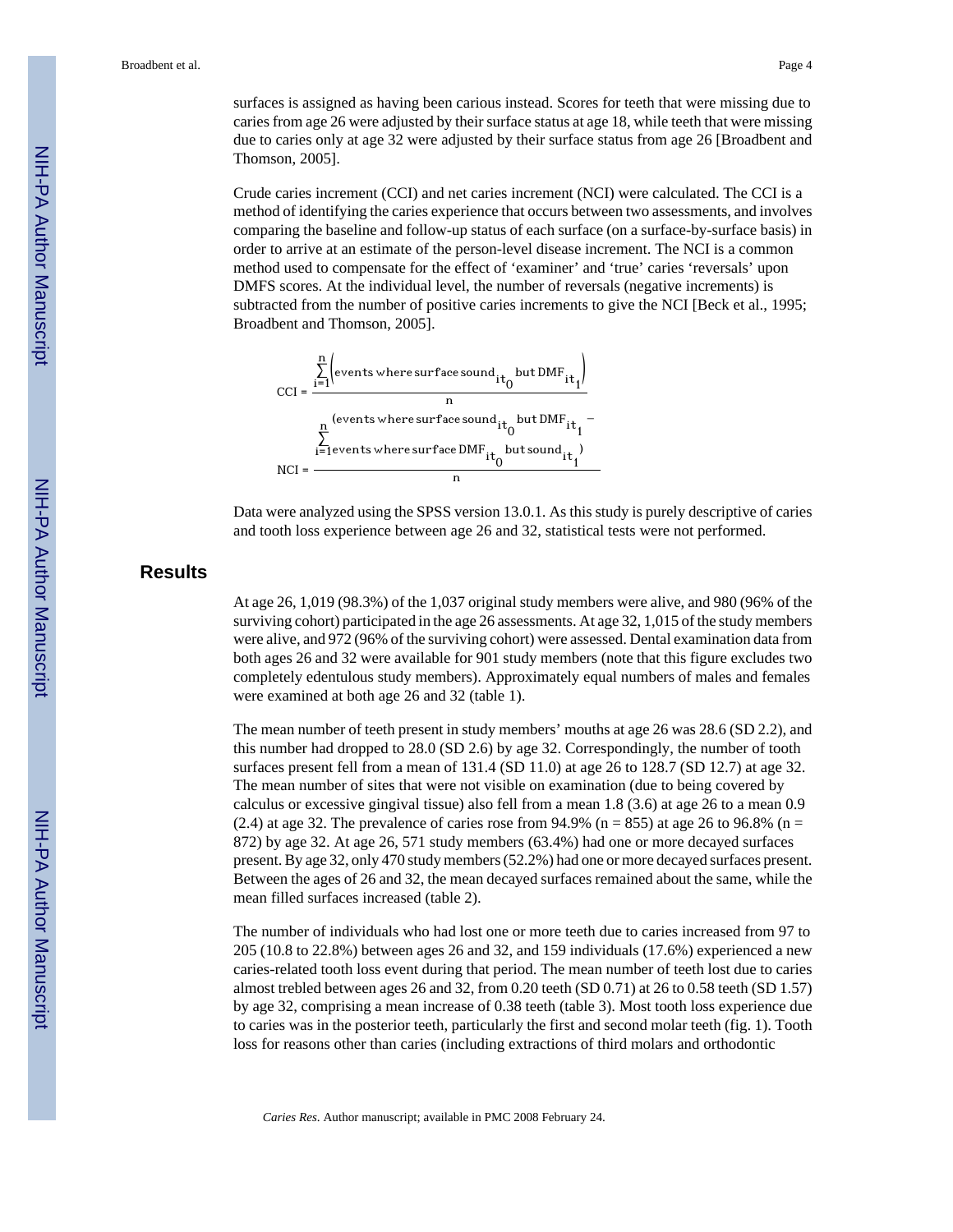extractions of pre-molars) also increased from age 26 to 32, but to a lesser degree than for caries-related tooth loss (table 3).

Most of the caries experience between ages 26 and 32 occurred in the posterior teeth, particularly in the upper second premolars, upper molars, lower first molars, and lower second molars. Very little caries experience occurred in the anterior mandibular teeth, while a moderate amount occurred in the anterior maxillary teeth (table 4, fig. 2). Overall, the mean CCI was 5.0 surfaces (SD 6.6). Some 681 (75.5%) experienced 1+ CCI, and the mean CCI among these study members was 6.6 surfaces (SD 6.9).

At age 26, 17 study members had retained at least one deciduous tooth: 15 had one each, 2 had two each, and 1 had four. By age 32, the number with retained deciduous teeth had fallen to 14. No dental implants were recorded at age 26; however, 6 study members had one or more implants at age 32. Of those, 5 individuals had one implant each, and 1 had two implants. Finally, while no carious retained roots were observed at age 26, 21 individuals had one or more carious retained roots at age 32 (of whom 15 had one each, 5 had two each, and 1 had five).

## **Discussion**

This is the first cohort study to report on changes in caries and tooth loss experience from the third to the fourth decade of life. The data show that substantial caries experience occurred during the 6-year period between the dental examinations. It is noteworthy that the annualized caries increment from this study is quite similar to estimates reported for adolescents and older people [Thomson, 2004]. The number of missing teeth and the number of restored surfaces increased substantially, while the number of decayed surfaces present in the mouth decreased slightly, possibly due to both ongoing incremental tooth loss and the placement of restorations.

Before discussing the study findings, it is appropriate to first consider the weaknesses and strengths of the study. Because teeth were not dried before the caries examination, and radiographs were not taken, it is likely that the data presented here are underestimates. It might also be argued that there are limitations to the applicability of New Zealand findings to other populations throughout the world; as with any other single-cohort longitudinal study, the Dunedin study produces knowledge which, inevitably, is bounded by time and place. On the other hand, the birth cohort is representative and of a sufficient size to support the relevance our estimates of prevalence to the general population. Furthermore, the Dunedin Study is the best-maintained longitudinal study in the world, with only 4% attrition over 32 years. Furthermore, the Dunedin Study is the only study to have followed changes in dental health from childhood to adulthood.

Where the study's strengths are concerned, the high retention rate and use of a complete birth cohort mean that the findings are generalizable to the source population. Furthermore, this is the first study to produce longitudinal population-level information on caries experience among adults entering their fourth decade of life. A problem with comparing the study findings to those of previous studies is the use of noncomparable age groups in previous studies (for example, broad 10-year age groups for follow-up comparisons in one longitudinal study [Luan et al., 2000]).

A large proportion of study members had experienced tooth decay between ages 26 and 32. This increase in caries experience among the cohort was not surprising, given the increased exposure and time-at-risk of their tooth surfaces to dietary risk factors and bacterial plaque activity, as well as the failure of restorations [Axelsson et al., 2004; Harris et al., 2004]. That the increment rate for caries was greatest in the posterior and maxillary anterior teeth supports the findings of other studies [Macek et al., 2003].

*Caries Res*. Author manuscript; available in PMC 2008 February 24.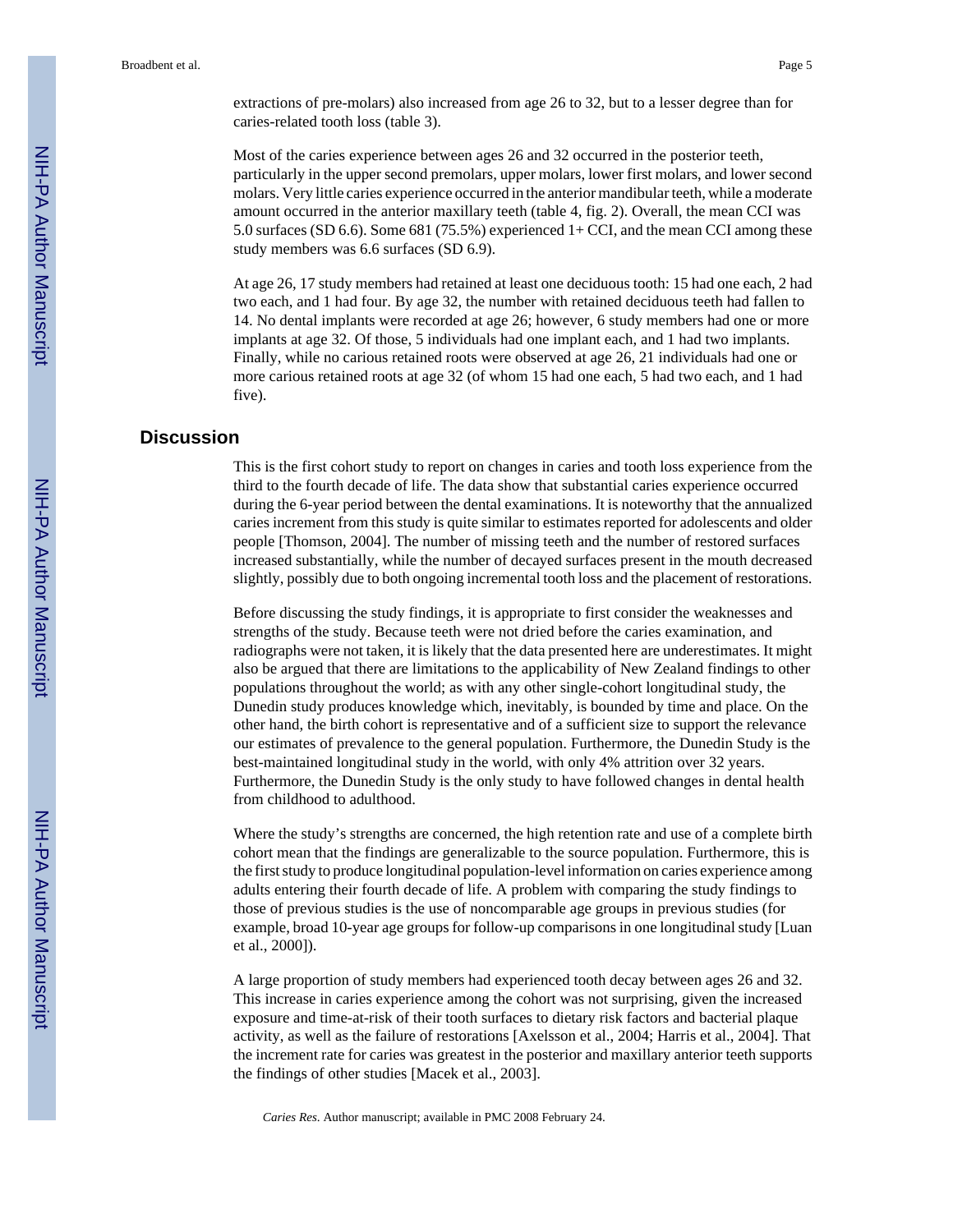By the age of 18, only one of the study members who was also assessed at age 26 and 32 had lost 1+ teeth due to caries; by age 26, 99 individuals had done so, and by age 32, 207 study members had. It is noteworthy that the mean incremental tooth loss due to caries between ages 26 and 32 (0.38 teeth) exceeded the entire mean life experience of tooth loss due to caries prior to age 26, which was a mean 0.20 teeth per person (table 3). This strongly suggests a markedly increased rate of caries-associated tooth loss occurring in the late twenties and early thirties.

In summary, substantial experience of dental restorations and tooth loss due to caries was observed among study members as they moved from the third decade of life into the fourth. The mean number of untreated carious surfaces showed a slight decrease, however. These findings may be generalized with a reasonable level of confidence to the population of New Zealand. Future oral health analyses with the Dunedin cohort will examine risk factors for dental caries and tooth loss, with particular attention to the association between socioeconomic status and oral health through the life course.

#### **Acknowledgements**

Jonathan Broadbent and the dental study are supported by Grant R01 DE-015260-01A1 from the National Institute of Dental and Craniofacial Research, National Institutes of Health, Bethesda, Md., USA. We thank study founder Phil Silva, Harvey Brown, all those involved in the administration of the study, and Air New Zealand. The Dunedin Study would not be possible but for the ongoing participation of the study members. The Health Research Council of New Zealand (previously the Medical Research Council), the New Zealand Department of Education, the New Zealand Department of Health, the National Children's Health Research Foundation, and the Dental Research Foundation of New Zealand provided funding for the assessments.

## **References**

- Axelsson P, Nystrom B, Lindhe J. The long-term effect of a plaque control program on tooth mortality, caries and periodontal disease in adults. Results after 30 years of maintenance. J Clin Periodontol 2004;31:749–757. [PubMed: 15312097]
- Beck JD, Lawrence HP, Koch GG. A method for adjusting caries increments for reversals due to examiner misclassification. Community Dent Oral Epidemiol 1995;23:321–330. [PubMed: 8681513]
- Broadbent JM, Thomson WM. For debate: problems with the DMF index pertinent to dental caries data analysis. Community Dent Oral Epidemiol 2005;33:400–409. [PubMed: 16262607]
- Brown LJ, Wall TP, Lazar V. Trends in caries among adults 18 to 45 years old. J Am Dent Assoc 2002;133:827–834. [PubMed: 12148675]
- Chalmers JM, Carter KD, Fuss JM, Spencer AJ, Hodge CP. Caries experience in existing and new nursing home residents in Adelaide, Australia. Gerodontology 2002a;19:30–40. [PubMed: 12164237]
- Chalmers JM, Carter KD, Spencer AJ. Caries incidence and increments in community-living older adults with and without dementia. Gerodontology 2002b;19:80–94. [PubMed: 12542217]
- Chalmers JM, Carter KD, Spencer AJ. Caries incidence and increments in Adelaide nursing home residents. Spec Care Dentist 2005;25:96–105. [PubMed: 15856916]
- Gilbert GH, Duncan RP, Dolan TA, Foerster U. Twenty-four month incidence of root caries among a diverse group of adults. Caries Res 2001;35:366–375. [PubMed: 11641573]
- Gilbert GH, Miller MK, Duncan RP, Ringelberg ML, Dolan TA, Foerster U. Tooth-specific and personlevel predictors of 24-month tooth loss among older adults. Community Dent Oral Epidemiol 1999;27:372–385. [PubMed: 10503798]
- Grindefjord M, Dahllof G, Nilsson B, Modeer T. Prediction of dental caries development in 1-year-old children. Caries Res 1995;29:343–348. [PubMed: 8521434]
- Grindefjord M, Dahllof G, Nilsson B, Modeer T. Stepwise prediction of dental caries in children up to 3.5 years of age. Caries Res 1996;30:256–266. [PubMed: 8773417]
- Guivante-Nabet C, Berenholc C, Berdal A. Caries activity and associated risk factors in elderly hospitalised population – 15-months follow-up in French institutions. Gerodontology 1999;16:47– 58. [PubMed: 10687508]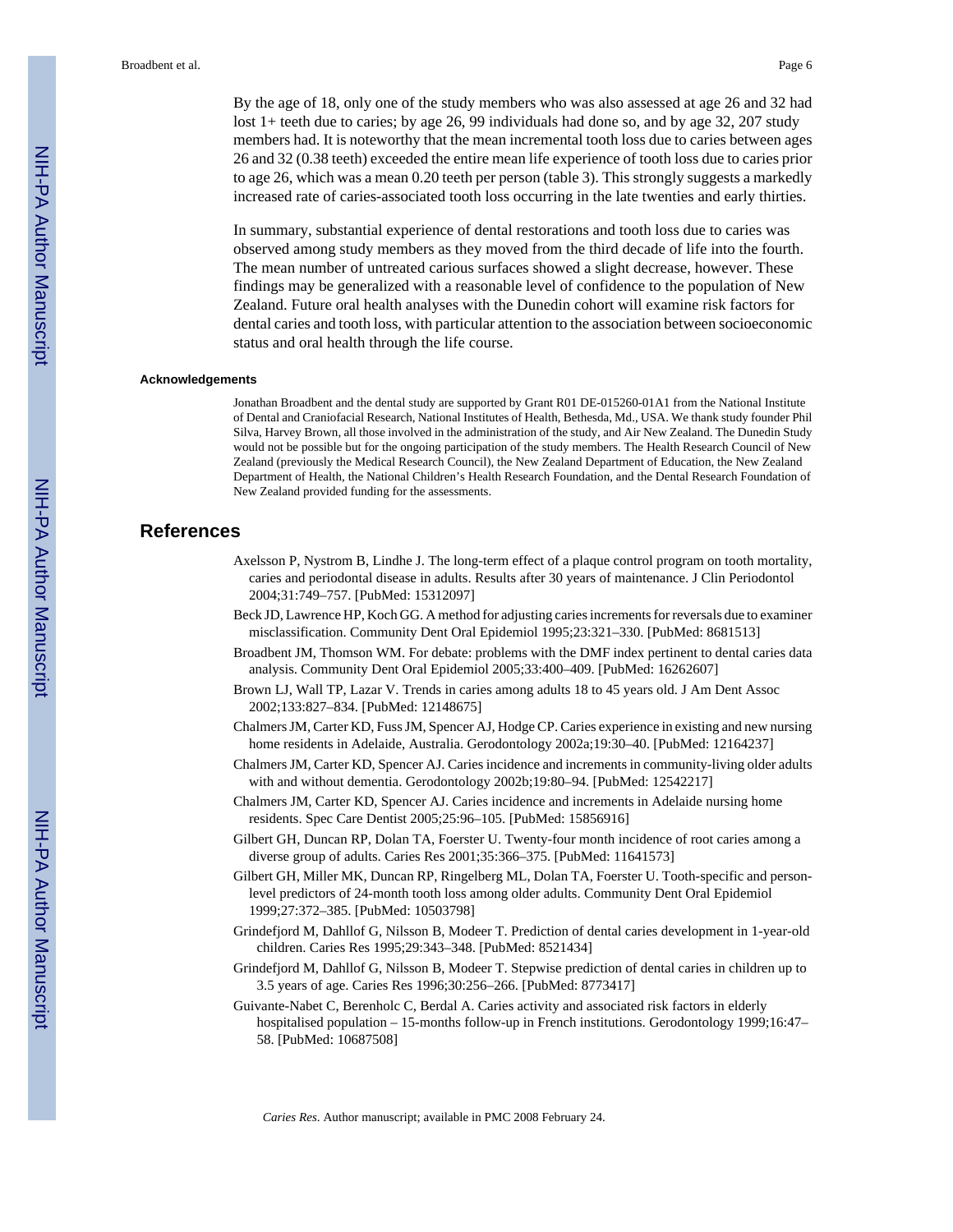- Hamasha AA, Warren JJ, Hand JS, Levy SM. Coronal and root caries in the older Iowans: 9- to 11-year incidence. Spec Care Dentist 2005;25:106–110. [PubMed: 15856917]
- Harris R, Nicoll AD, Adair PM, Pine CM. Risk factors for dental caries in young children: a systematic review of the literature. Community Dent Health 2004;21:71–85. [PubMed: 15072476]
- Hopcraft MS, Morgan MV. Comparison of radiographic and clinical diagnosis of approximal and occlusal dental caries in a young adult population. Community Dent Oral Epidemiol 2005;33:212–218. [PubMed: 15853844]
- Karjalainen S, Soderling E, Sewon L, Lapinleimu H, Simell O. A prospective study on sucrose consumption, visible plaque and caries in children from 3 to 6 years of age. Community Dent Oral Epidemiol 2001;29:136–142. [PubMed: 11300173]
- Luan W, Baelum V, Fejerskov O, Chen X. Ten-year incidence of dental caries in adult and elderly Chinese. Caries Res 2000;34:205–213. [PubMed: 10867418]
- Macek MD, Beltran-Aguilar ED, Lockwood SA, Malvitz DM. Updated comparison of the caries susceptibility of various morphological types of permanent teeth. J Public Health Dent 2003;63:174– 182. [PubMed: 12962471]
- Marmot M, Brunner E. Cohort profile: the Whitehall II study. Int J Epidemiol 2005;34:251–256. [PubMed: 15576467]
- Paulander J, Axelsson P, Lindhe J, Wennstrom J. Intra-oral pattern of tooth and periodontal bone loss between the age of 50 and 60 years. A longitudinal prospective study. Acta Odontol Scand 2004;62:214–222. [PubMed: 15513418]
- Poorterman JH, Aartman IH, Kieft JA, Kalsbeek H. Approximal caries increment: a three-year longitudinal radiographic study. Int Dent J 2003a;53:269–274. [PubMed: 14560799]
- Poorterman JH, Weerheijm KL, Aartman IH, Kalsbeek H. Radiographic dentinal caries and its progression in occlusal surfaces in Dutch 17-year-olds: a 6-year longitudinal study. Caries Res 2003b; 37:29–33. [PubMed: 12566636]
- Rodrigues CS, Sheiham A. The relationships between dietary guidelines, sugar intake and caries in primary teeth in low income Brazilian 3-year-olds: a longitudinal study. Int J Paediatr Dent 2000;10:47–55. [PubMed: 11310126]
- Silva, PA.; Stanton, WR. From Child to Adult: the Dunedin Multidisciplinary Health and Development Study. London: Oxford University Press; 1996.
- Swedberg Y, Freden H, Noren JG, Johnsson T. On longitudinal caries index data. A comparison study between cohort and cross-sectional attempts. Swed Dent J 1997;21:205–211. [PubMed: 9472150]
- Thibodeau EA, O'Sullivan DM. Salivary mutans streptococci and caries development in the primary and mixed dentitions of children. Community Dent Oral Epidemiol 1999;27:406–412. [PubMed: 10600073]
- Thomson WM. Dental caries experience in older people over time: what can the large cohort studies tell us. Br Dent J 2004;196:89–92. [PubMed: 14739966]
- Thomson WM, Spencer AJ, Slade GD, Chalmers JM. Is medication a risk factor for dental caries among older people. Community Dent Oral Epidemiol 2002;30:224–232. [PubMed: 12000346]
- Warren JJ, Watkins CA, Cowen HJ, Hand JS, Levy SM, Kuthy RA. Tooth loss in the very old: 13–15 year incidence among elderly Iowans. Community Dent Oral Epidemiol 2002;30:29–37. [PubMed: 11918573]
- Wendt LK, Hallonsten AL, Koch G. Oral health in pre-school children living in Sweden. III. A longitudinal study. Risk analyses based on caries prevalence at 3 years of age and immigrant status. Swed Dent J 1999;23:17–25. [PubMed: 10371002]
- Wendt LK, Hallonsten AL, Koch G, Birkhed D. Analysis of caries-related factors in infants and toddlers living in Sweden. Acta Odontol Scand 1996;54:131–137. [PubMed: 8739147]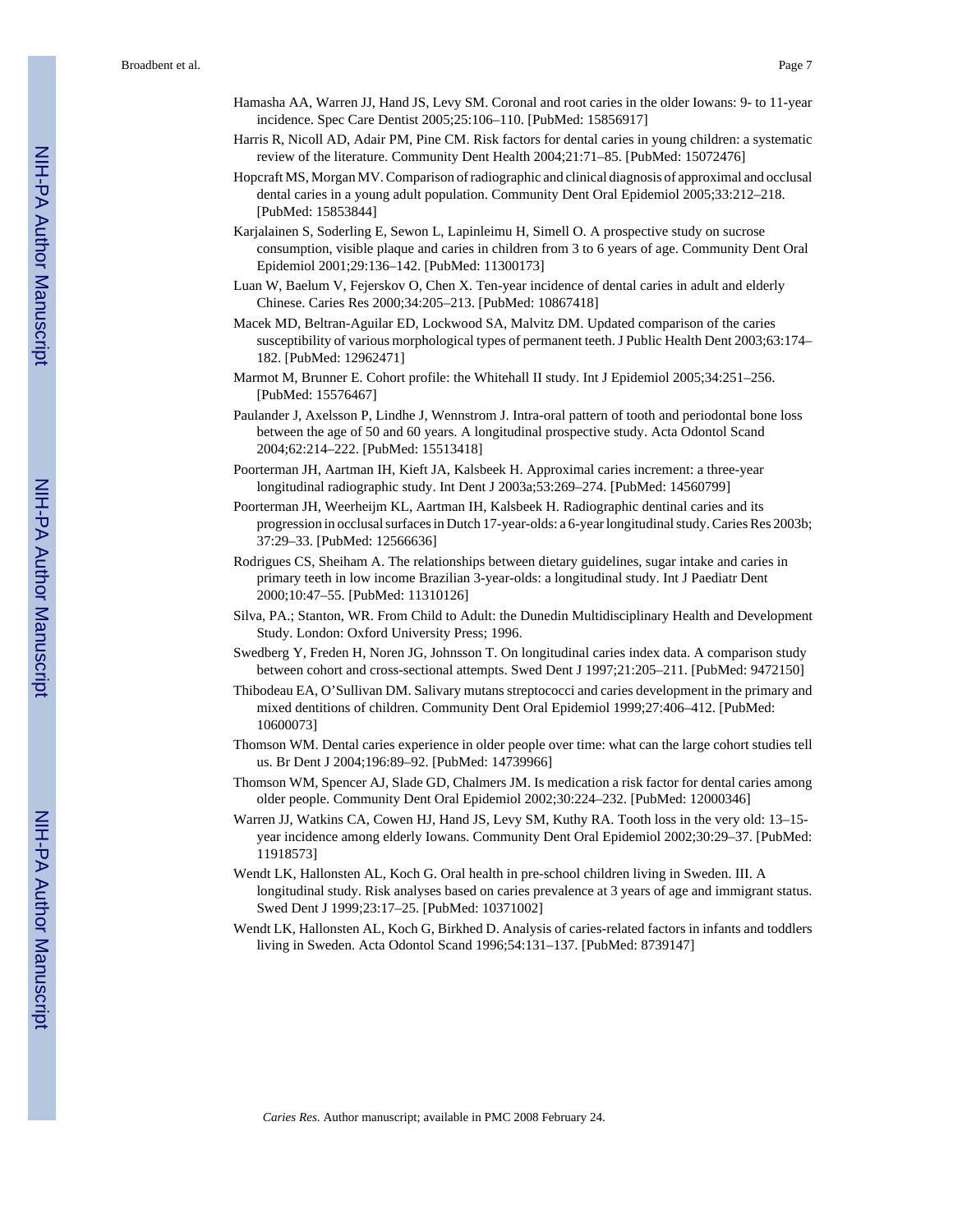Broadbent et al. Page 8



## **Fig. 1.**

Percent of study members losing teeth due to caries by tooth type between ages 26 and 32.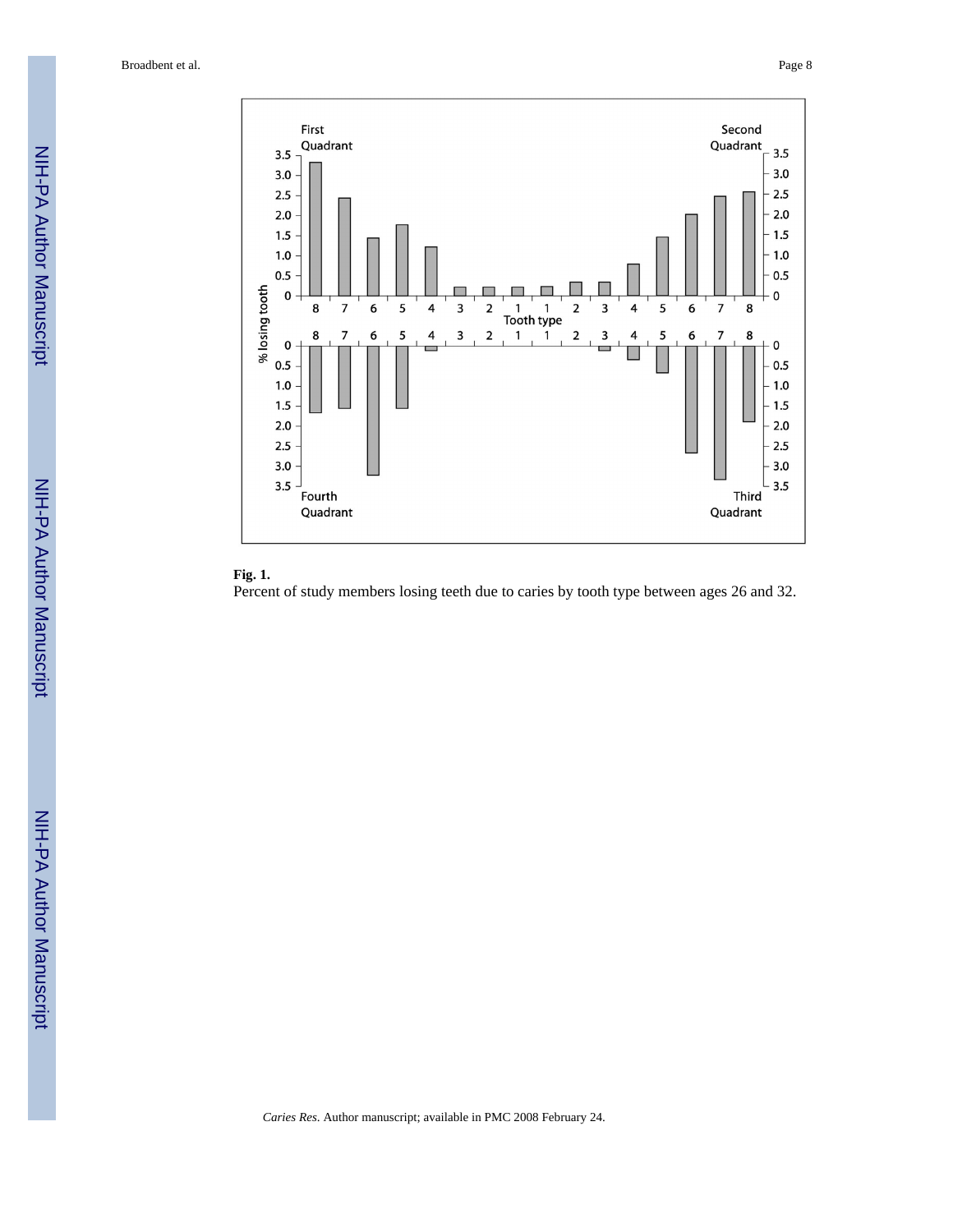Broadbent et al. Page 9



## **Fig. 2.**

Mean number of caries events (DM<sub>3b</sub>FS crude caries increment) per study member by tooth type between ages 26 and 32.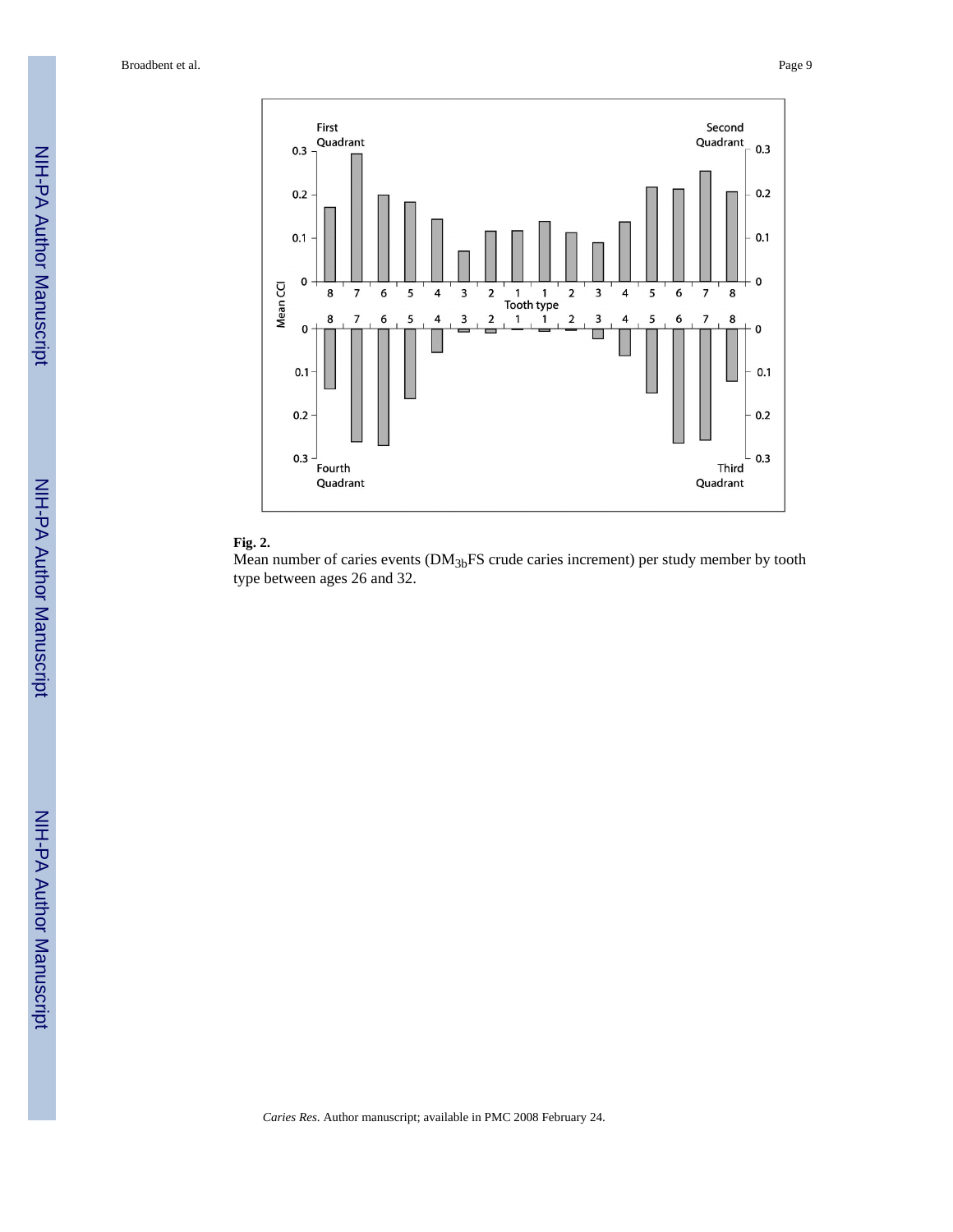## **Table 1**

Numbers taking part in the assessments at each age by gender

|                      | <b>Males</b> | <b>Females</b> | All                            |
|----------------------|--------------|----------------|--------------------------------|
| At age 26            |              |                |                                |
| Total surviving      | 525(51.5)    | 494 (48.5)     | 1,019(98.3)                    |
| Total assessed       | 499 (50.9)   | 481 (49.1)     | 980 (96.2)                     |
| Dentally examined    | 472 (50.8)   | 458 (49.2)     | 930 (91.3) <sup><i>a</i></sup> |
| At age 32            |              |                |                                |
| Total surviving      | 523 (51.5)   | 492 (48.5)     | 1,015(98.0)                    |
| Total assessed       | 495 (50.9)   | 477 (49.2)     | 972 (95.8)                     |
| Dentally examined    | 476(51.1)    | 456 (48.9)     | 932 (91.8) <sup>a</sup>        |
| At age 26 and age 32 |              |                |                                |
| Total assessed       | 475 (49.3)   | 489 (50.7)     | 964 (95.0)                     |
| Dentally examined    | 459 (50.9)   | 442 (49.1)     | 901 $(88.8)^{d}$               |

Figures in parentheses represent percentage.

*a* Two edentulous study members excluded.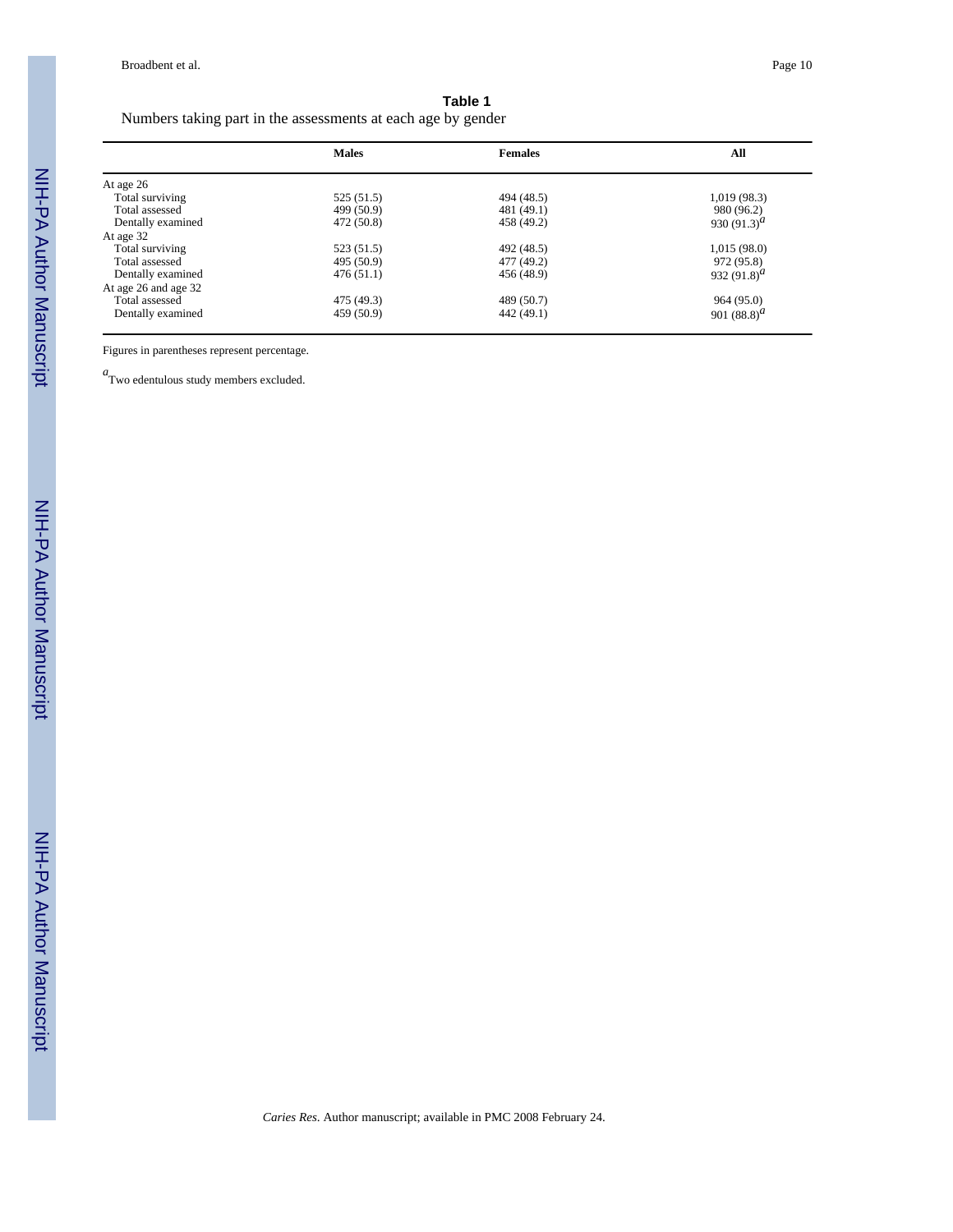Broadbent et al. Page 11

| Table 2                                                                                   |  |
|-------------------------------------------------------------------------------------------|--|
| Summary data on caries-related measures for study members assessed at both ages 26 and 32 |  |

| <b>Caries severity</b> | Age $26$   | Age $32$   | CCI from 26 to 32 | <b>NCI from 26 to 32</b> |
|------------------------|------------|------------|-------------------|--------------------------|
| Mean DS                | 2.5(3.8)   | 2.3(4.6)   | 1.5 $(3.1)^d$     | $0.8(3.1)^{a}$           |
| Mean FS                | 10.3(9.7)  | 12.4(10.9) | 2.2(3.2)          | 1.8(3.2)                 |
| Mean DFS               | 12.8(10.8) | 14.7(12.0) | 3.7(4.5)          | 2.6(4.4)                 |
| Mean $DM3hFS$          | 13.4(11.6) | 16.5(13.0) | 4.3(5.3)          | 3.3(5.2)                 |
| Mean $DM5FS$           | 13.9(12.3) | 17.7(15.9) | 5.0(6.6)          | 3.9(6.5)                 |

Figures in parentheses represent SD.

*a*Includes increments of 'filled' to 'filled and decayed'.

NIH-PA Author Manuscript

NIH-PA Author Manuscript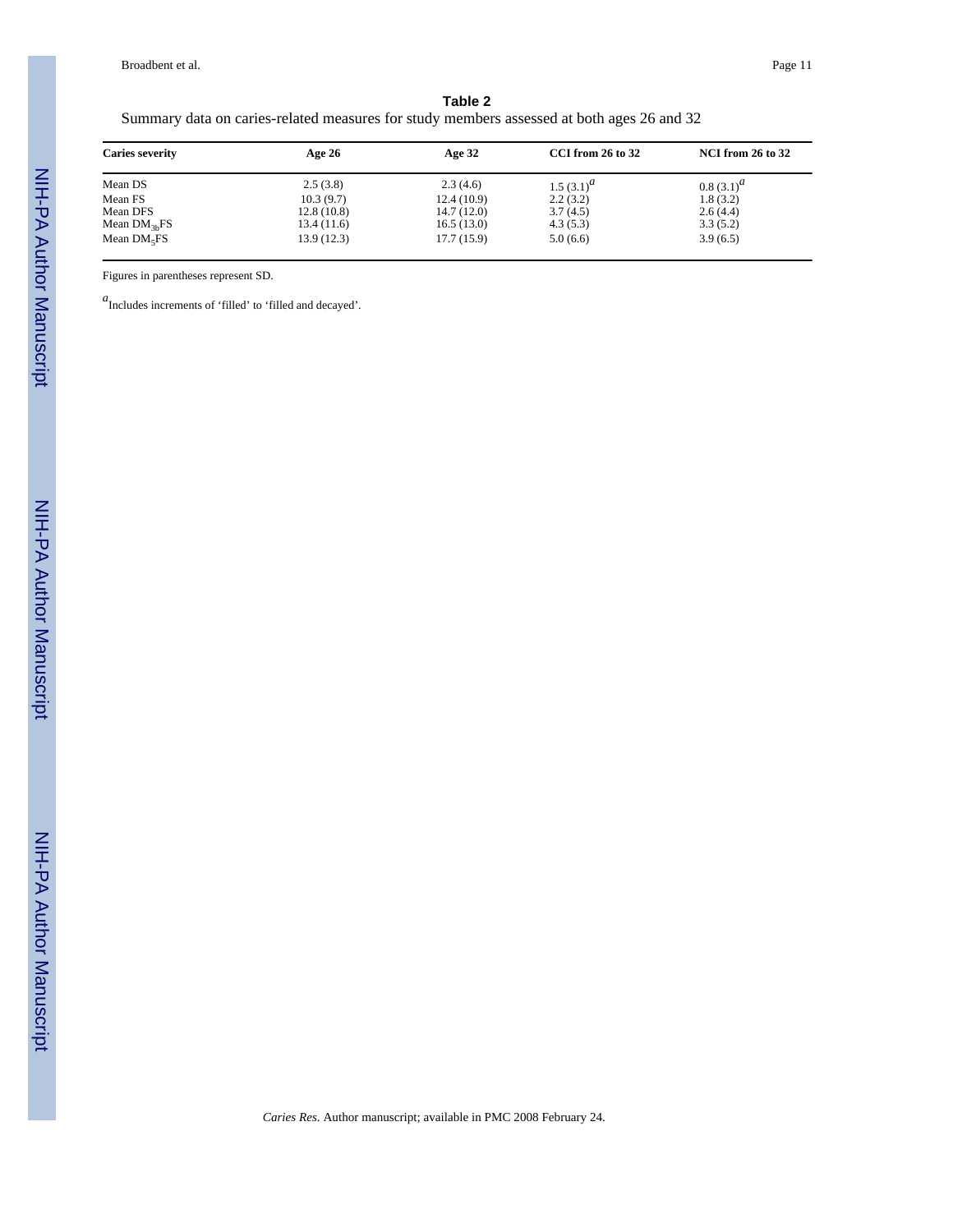## **Table 3** Summary data on tooth loss experience of study members from age 26 to 32

|                                                                              | Age 26     | Age $32$   | <b>Experience 26–32</b> |
|------------------------------------------------------------------------------|------------|------------|-------------------------|
| Number with 1 or more teeth lost due to caries <sup><math>a</math></sup>     | 97 (10.8)  | 205(22.8)  | 159 (17.6)              |
| Number with 1 or more teeth lost not due to caries <sup><math>a</math></sup> | 448 (54.2) | 559 (64.3) | 181(20.1)               |
| Mean number of teeth lost due to caries $\mathbf{v}$                         | 0.20(0.71) | 0.58(1.57) | 0.38(1.17)              |
| Mean number of teeth lost not due to caries <sup><math>b</math></sup>        | 1.84(2.20) | 2.24(2.25) | 0.40(0.94)              |

a<br>
Figures in parentheses represent percentage.

*b* Figures in parentheses represent SD.